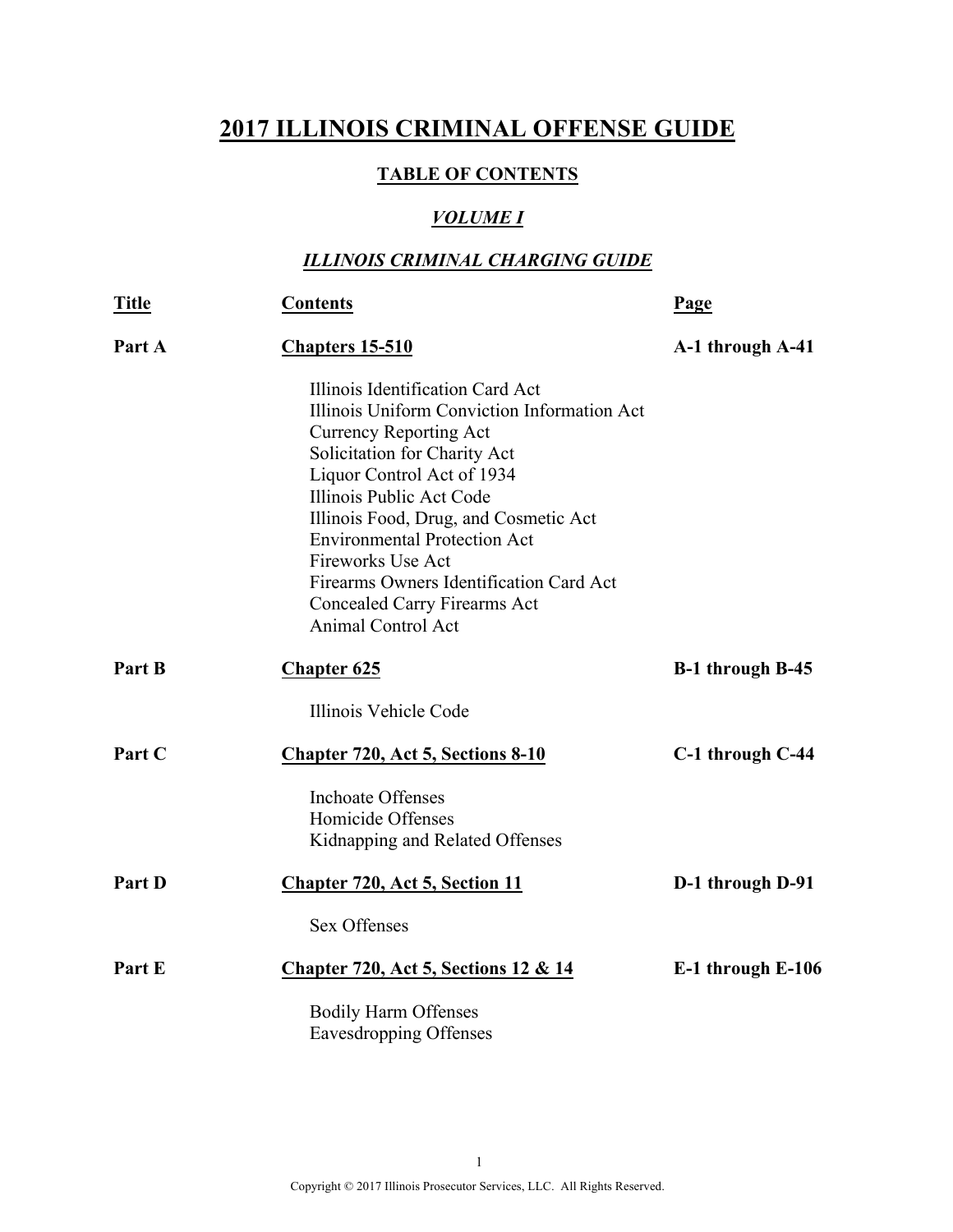| Part F | <b>Chapter 720, Act 5, Sections 16 &amp; 17</b>                                                                                                                                              | F-1 through F-133   |
|--------|----------------------------------------------------------------------------------------------------------------------------------------------------------------------------------------------|---------------------|
|        | Theft and Related Offenses<br>Deception                                                                                                                                                      |                     |
| Part G | <b>Chapter 720, Act 5, Sections 18 - 21</b>                                                                                                                                                  | G-1 through G-58    |
|        | Robbery<br><b>Burglary</b><br>Arson<br>Damage and Trespass to Property                                                                                                                       |                     |
| Part H | <u><b>Chapter 720, Act 5, Sections 24 - 26</b></u>                                                                                                                                           | H-1 through H-667   |
|        | Deadly Weapons<br>Mob Action and Related Offenses<br>Disorderly Conduct                                                                                                                      |                     |
| Part I | Chapter 720, Act 5, Sections 28 - 31A                                                                                                                                                        | I-1 through I-38    |
|        | Gambling and Related Offenses<br><b>Bribery</b> in Contests<br><b>Commercial Bribery</b><br>Money Laundering<br>Interference with Public Officers<br>Interference with Penal Institutions    |                     |
| Part J | <b>Chapter 720, Act 5, Sections 32 - 46</b>                                                                                                                                                  | J-1 through J-33    |
|        | Interference with Judicial Procedure<br><b>Official Misconduct</b><br>Armed Violence<br><b>Public Contracts Offenses</b><br>Insurance Fraud, Fraud on the Government,<br>and Relate Offenses |                     |
| Part K | <u><b>Chapter 720, Acts 120 - 510</b></u>                                                                                                                                                    | $K-1$ through $K-5$ |
|        | Illinois Abortion Law of 1975                                                                                                                                                                |                     |
| Part L | <b>Chapter 720, Acts 542 - 550</b>                                                                                                                                                           | L-1 through L-12    |
|        | Sale of Bath Salts<br>Cannabis Control Act                                                                                                                                                   |                     |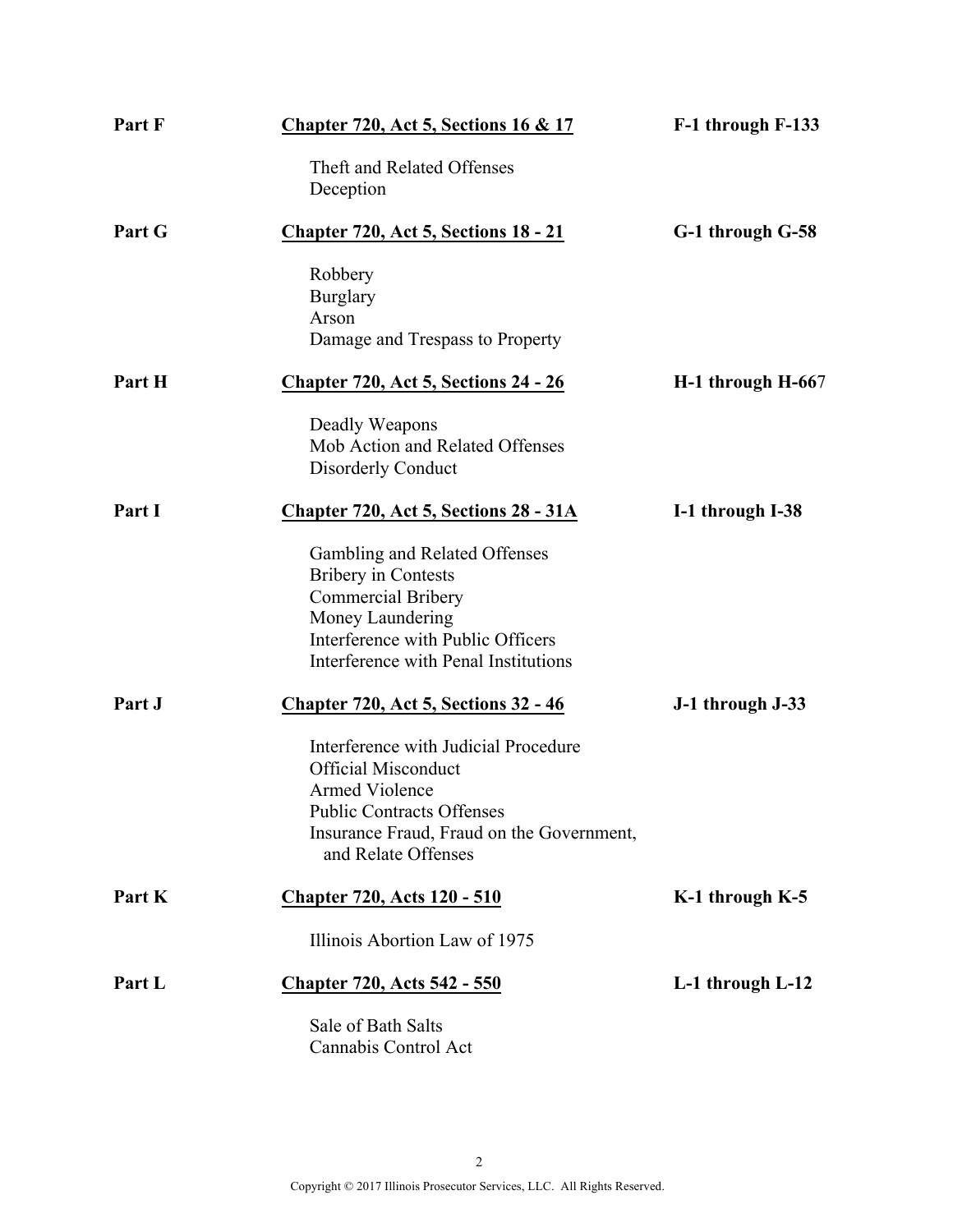| Part M | <b>Chapter 720, Act 570</b>                                                                                                                                                                                  | M-1 through M-51     |
|--------|--------------------------------------------------------------------------------------------------------------------------------------------------------------------------------------------------------------|----------------------|
|        | Illinois Controlled Substances Act                                                                                                                                                                           |                      |
| Part N | <b>Chapter 720, Acts 600 - 690</b>                                                                                                                                                                           | $N-1$ through $N-22$ |
|        | Drug Paraphernalia Control Act<br>Hypodermic Syringes and Needles Act<br>Methamphetamine Control and Community<br>Safety Act<br><b>Smokeless Tobacco Limitation Act</b><br>Use of Intoxicating Compounds Act |                      |
| Part O | <b>Chapters 730 – 815</b>                                                                                                                                                                                    | O-1 through O-10     |
|        | Uniform Criminal Extradition Act<br>Sex Offender Registration Act<br><b>Innkeeper Protection Act</b><br>Non-Support Punishment Act<br><b>Cemetery Protection Act</b><br>Home Repair Fraud Act                |                      |
| Part P | <b>Index</b>                                                                                                                                                                                                 | P-1 through P-23     |